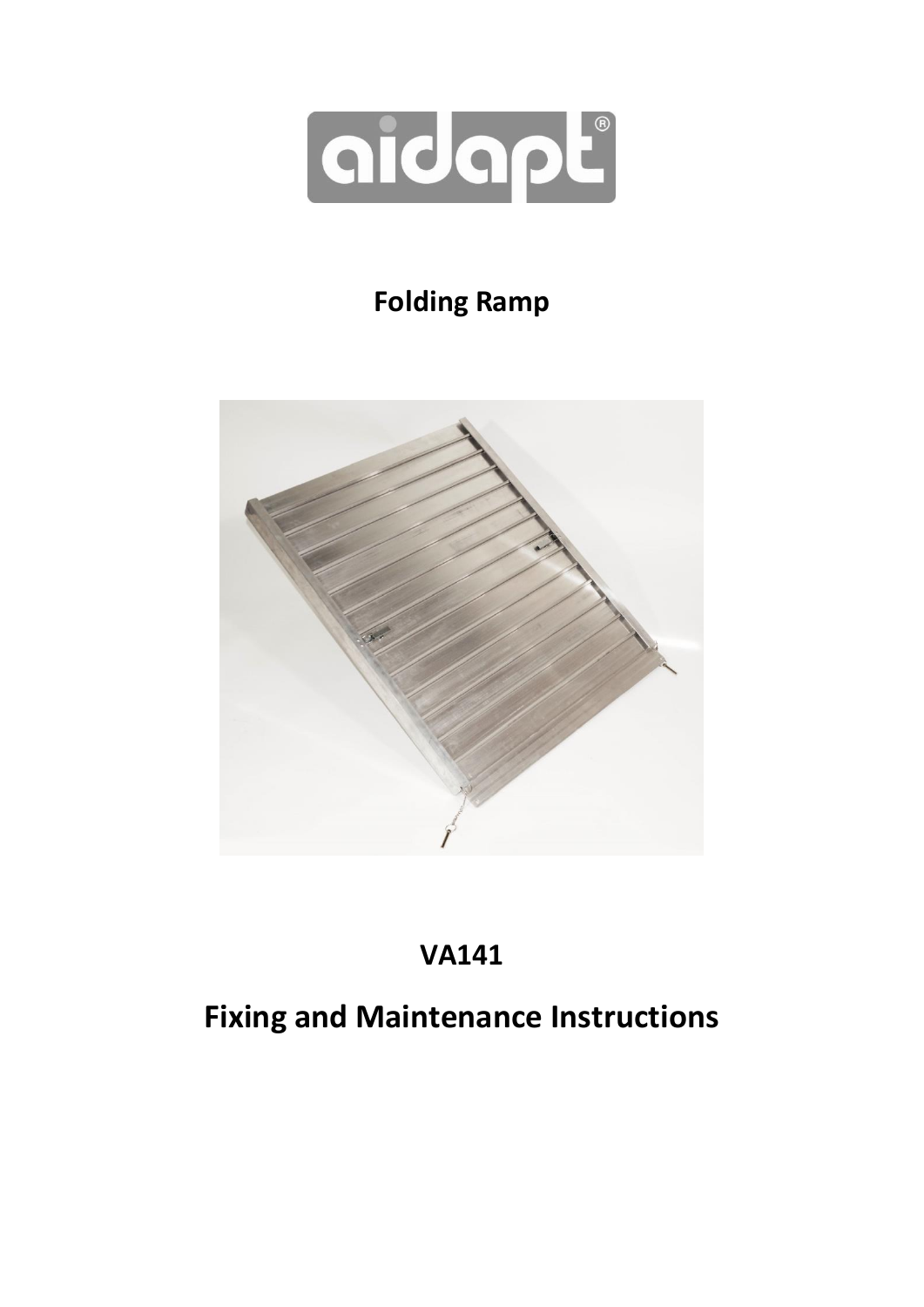# **INTRODUCTION**

Thank you for purchasing the Folding Ramp from Aidapt.

### **These instructions should be read carefully and left with the user of the product for future reference.**

Please ensure this equipment is installed/used by a competent person. VA141 – Roll Up Ramp **300kgs (47.2 St.) MAX Weight Load** Do not exceed the weight limit stated – doing so could put you at risk.

### **INTENDED USE**

The Folding Ramp from Aidapt is a compact, folding, aluminium ramp for easy access to houses and cars for wheelchairs and scooters.

# **FEATURES**

- Portable, compact design that is quick to install
- Supplied with a bag
- Allows easy access to houses and cars

#### **ASSEMBLY INSTRUCTIONS**

Please examine your product for any visible damage before using/installing. If you see any damage or suspect a fault, please do not use, but contact your supplier.

- 1. The ramp should be fully rolled out and the side locked and must be securely in place before use.
- 2. Select a place to use where the ramps have the minimum gradient possible. Ensure the gradient of the ramps is not beyond the ability of the wheelchair or occupant. The maximum gradient is 1 in 12.
- 3. Ensure the ramp is fully assembled and the front of the ramp is placed upon the step or obstacle being climbed (the front of the ramp is identifiable due to the cut out edges on either side).
- 4. Ensure the ramps are safe before use.

### **TO ROLL OUT**

- To begin, roll out the main section of the ramp and check to ensure it's straight.
- Attach the side sections ensuring the fastening clips are correctly locked into place (the locking pin end of the side rail should be at the same end of the holes for the locking pin).
- Check the ramp is correctly assembled.

### **TO ROLL UP**

- Release the latches securing the side sections to the ramp.
- Remove the side sections and roll up the main section of the ramp
- Ramp can be securely placed into provided carrier bag for easy storage.

## **MAINTENANCE & SAFETY**

- Regularly check your ramp for worn, loose or damaged parts If you find any of these to be damaged you must not use your ramp and you must contact your dealer immediately.
- Ensure ramp is fully extended and locked in position before use.
- Do not attempt to use ramps on gradients above 1 in 12. Please also check the gradient your wheelchair or scooter is capable of.
- Do not exceed the weight capacity of the ramp.
- Only allow one person/ mobility vehicle to use the ramp at once.
- The surface of the ramp may become slippery in icy or wet conditions. Please exercise caution in these conditions.
- Keep your ramp clean of any dirt or debris as this could interfere with its sliding motion.
- Always use the ramp in line with the wheelchairs/scooter manufacturer's guidelines; NEVER use it at a steeper gradient than recommended.
- Do not modify or add to your ramp as it could void any warranty claims.
- Do not use the ramp for anything other than its original intended purpose.
- Only clean your ramp with a mild detergent and ensure it is dry before use.